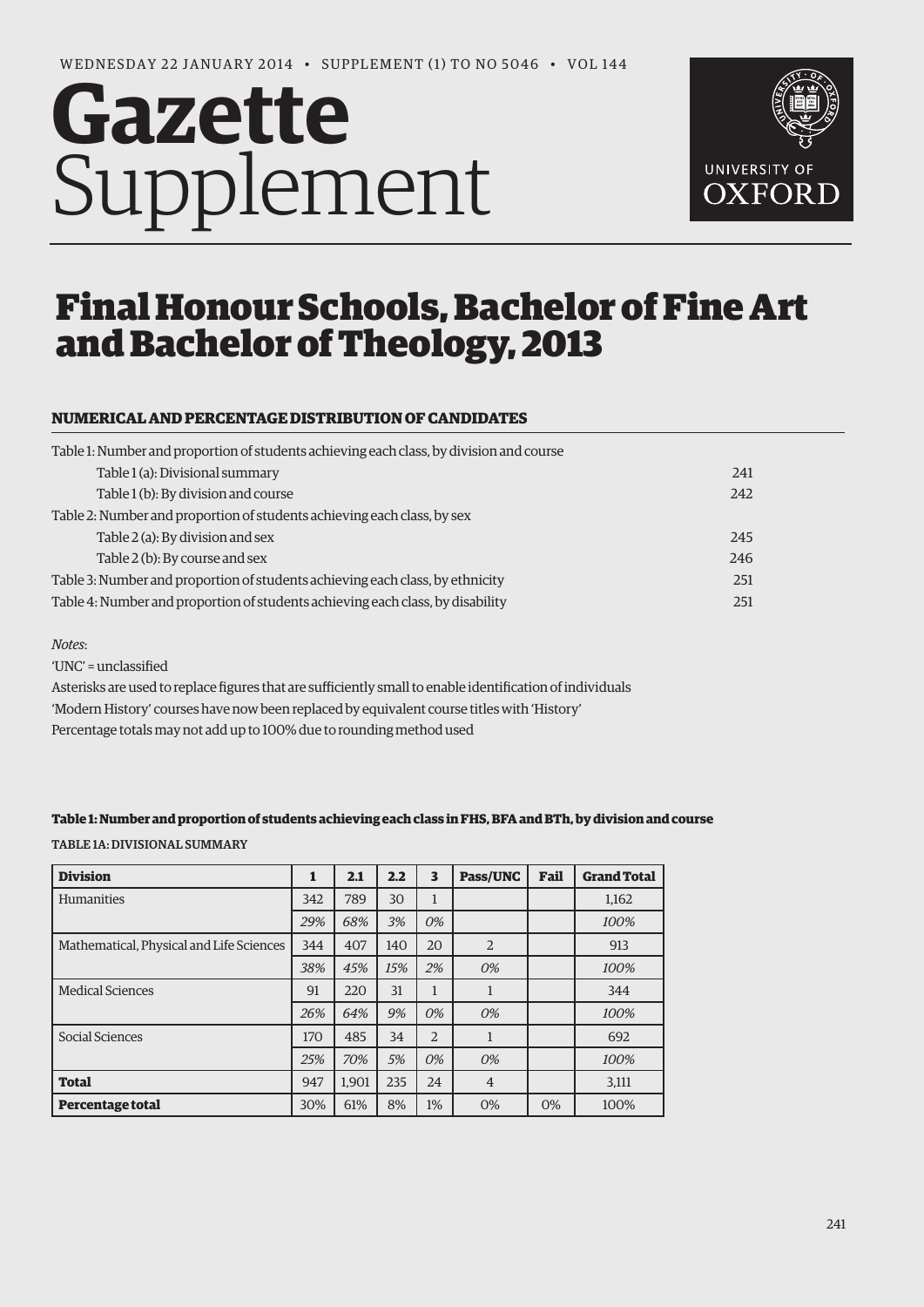#### <span id="page-1-0"></span>Table 1b: By division and course

| <b>Division</b>                                                    | <b>Programme Title</b>                     | $\mathbf{1}$   | 2.1            | 2.2            | 3            | Pass/UNC | Fail   | <b>Grand Total</b> |
|--------------------------------------------------------------------|--------------------------------------------|----------------|----------------|----------------|--------------|----------|--------|--------------------|
| <b>Humanities</b>                                                  | BA Ancient & Modern History                | $\overline{4}$ | 17             |                |              |          |        | 21                 |
|                                                                    |                                            | 19%            | 81%            |                |              |          |        | 100%               |
|                                                                    | BA Classical Archaeology & Ancient History | $\overline{4}$ | 18             | $\mathbf{1}$   |              |          |        | 23                 |
|                                                                    |                                            | 17%            | 78%            | 4%             |              |          |        | 100%               |
| <b>BA Classics &amp; English</b><br>BA Classics & Modern Languages |                                            |                | $\ast$         | $\ast$         | $\ast$       | $\ast$   | $\ast$ | $\mathbf{3}$       |
|                                                                    |                                            |                | $\ast$         | $\ast$         | $\ast$       | $\ast$   | $\ast$ | 100%               |
|                                                                    |                                            |                | $\overline{2}$ | $\mathbf{1}$   |              |          |        | $\overline{7}$     |
|                                                                    |                                            | 57%            | 29%            | 14%            |              |          |        | 100%               |
|                                                                    | <b>BA Classics with Oriental Studies</b>   | $\overline{2}$ | $\overline{4}$ | $\mathbf{1}$   |              |          |        | $\overline{7}$     |
|                                                                    |                                            | 29%            | 57%            | 14%            |              |          |        | 100%               |
|                                                                    | BA English & Modern Languages              | 12             | 11             |                |              |          |        | 23                 |
|                                                                    |                                            | 52%            | 48%            |                |              |          |        | 100%               |
|                                                                    | BA English Language & Literature           | 75             | 144            | $\overline{2}$ |              |          |        | 221                |
|                                                                    |                                            | 34%            | 65%            | $1\%$          |              |          |        | 100%               |
|                                                                    | BA European & Middle Eastern Languages     | $\overline{4}$ | 6              | $\mathbf{1}$   |              |          |        | 11                 |
|                                                                    |                                            | 36%            | 55%            | $9\%$          |              |          |        | 100%               |
|                                                                    | <b>BA History</b>                          | 55             | 168            | 5              |              |          |        | 228                |
|                                                                    |                                            | 24%            | 74%            | $2\%$          |              |          |        | 100%               |
|                                                                    | BA History & Economics                     | 3              | 8              |                |              |          |        | 11                 |
|                                                                    | 27%                                        | 73%            |                |                |              |          | 100%   |                    |
| <b>BA History &amp; English</b>                                    |                                            | $\overline{2}$ | $\overline{7}$ |                |              |          |        | 9                  |
|                                                                    |                                            | 22%            | 78%            |                |              |          |        | 100%               |
|                                                                    | <b>BA History &amp; Politics</b>           | 10             | 35             | $\mathbf{1}$   |              |          |        | 46                 |
|                                                                    |                                            | 22%            | 76%            | 2%             |              |          |        | 100%               |
|                                                                    | BA History & Modern Languages              | $\overline{2}$ | 12             |                |              |          |        | 14                 |
|                                                                    |                                            | 14%            | 86%            |                |              |          |        | 100%               |
|                                                                    | <b>BA History of Art</b>                   | 3              | $\overline{9}$ |                |              |          |        | 12                 |
|                                                                    |                                            | 25%            | 75%            |                |              |          |        | 100%               |
|                                                                    | BA Literae Humaniores - Course 1           | 20             | 67             | $\overline{2}$ |              |          |        | 89                 |
|                                                                    |                                            | 22%            | 75%            | 2%             |              |          |        | 100%               |
|                                                                    | BA Literae Humaniores - Course 2           | $\overline{2}$ | 8              | 3              |              |          |        | 13                 |
|                                                                    |                                            | 15%            | 62%            | 23%            |              |          |        | 100%               |
|                                                                    | <b>BA Modern Languages</b>                 | 53             | 124            | 3              |              |          |        | 180                |
|                                                                    |                                            | 29%            | 69%            | 2%             |              |          |        | 100%<br>66         |
|                                                                    | <b>BA Music</b>                            | 30<br>45%      | 36<br>55%      |                |              |          |        | 100%               |
|                                                                    | <b>BA Oriental Studies</b>                 | 23             | 19             | $\mathbf{1}$   | $\mathbf{1}$ |          |        | 44                 |
|                                                                    |                                            | 52%            | 43%            | $2\%$          | $2\%$        |          |        | 100%               |
|                                                                    | BA Philosophy & Theology                   | $\mathbf{1}$   | 18             | $\mathbf{1}$   |              |          |        | 20                 |
|                                                                    |                                            | 5%             | 90%            | 5%             |              |          |        | 100%               |
|                                                                    | BA Philosophy & Modern Languages           | 3              | 11             | $\mathbf{1}$   |              |          |        | 15                 |
|                                                                    |                                            | 20%            | 73%            | $7%$           |              |          |        | 100%               |
| <b>BATheology</b>                                                  |                                            | 17             | 38             | $\overline{2}$ |              |          |        | 57                 |
|                                                                    |                                            | 30%            | 67%            | 4%             |              |          |        | 100%               |
|                                                                    | BA Theology & Oriental Studies             | $\ast$         | $\ast$         | $\ast$         | $\ast$       | $\ast$   | $\ast$ | $\mathbf{1}$       |
|                                                                    |                                            | $\ast$         | $\ast$         | $\ast$         | $\ast$       | $\ast$   | $\ast$ | 100%               |
|                                                                    | <b>BFA Fine Art</b>                        | 9              | 13             | $\mathbf{1}$   |              |          |        | 23                 |
|                                                                    |                                            | 39%            | 57%            | $4\%$          |              |          |        | 100%               |
|                                                                    |                                            |                |                |                |              |          |        |                    |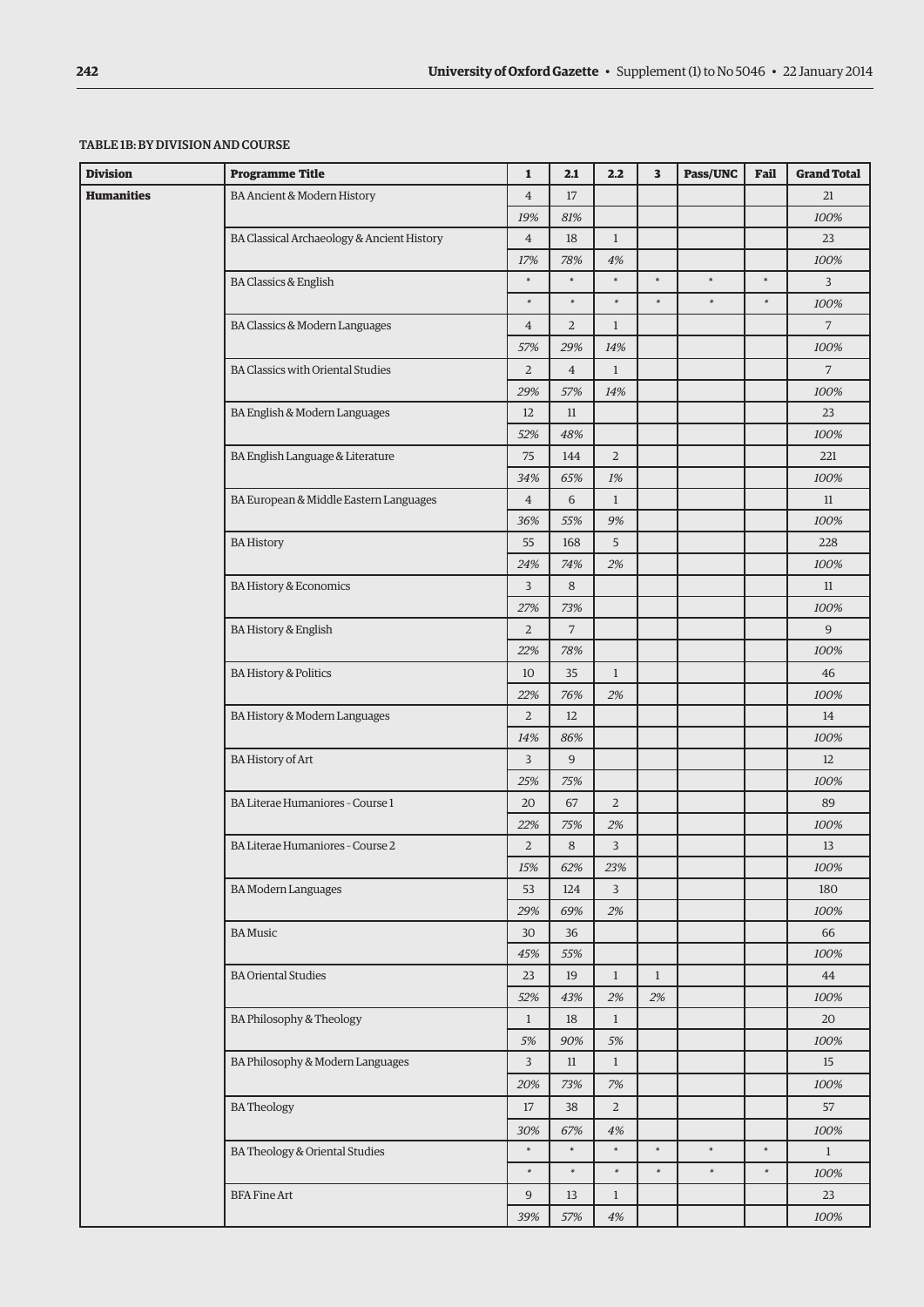| <b>Division</b>               | <b>Programme Title</b>                      | $\mathbf{1}$   | 2.1            | 2.2            | 3              | Pass/UNC     | Fail   | <b>Grand Total</b> |
|-------------------------------|---------------------------------------------|----------------|----------------|----------------|----------------|--------------|--------|--------------------|
| <b>Humanities</b> cont        | <b>BTh Theology</b>                         | 3              | 11             | $\overline{4}$ |                |              |        | 18                 |
|                               |                                             | 17%            | 61%            | 22%            |                |              |        | 100%               |
| <b>Mathematical, Physical</b> | <b>BA Biological Sciences</b>               | 36             | 63             | 9              |                |              |        | 108                |
| and Life Sciences             |                                             | 33%            | 58%            | $8\%$          |                |              |        | 100%               |
|                               | <b>BA Computer Science</b>                  | 5              | $\overline{2}$ | $\mathbf{1}$   |                |              |        | 8                  |
|                               |                                             | 63%            | 25%            | 13%            |                |              |        | 100%               |
|                               | <b>BA</b> Mathematics                       | 11             | 20             | 18             | $\overline{2}$ | $\mathbf{1}$ |        | 52                 |
|                               |                                             | 21%            | 38%            | 35%            | 4%             | 2%           |        | 100%               |
|                               | BA Mathematics & Computer Science           | $\mathbf{1}$   | $\overline{2}$ | 3              | $\mathbf{1}$   |              |        | $\overline{7}$     |
|                               |                                             | 14%            | 29%            | 43%            | 14%            |              |        | 100%               |
|                               | BA Mathematics & Philosophy                 | $\ast$         | $\ast$         | $\ast$         | $\ast$         | $\ast$       | $\ast$ | 5                  |
|                               |                                             | $\ast$         | $\ast$         | $\ast$         | $\ast$         | $\ast$       | $\ast$ | 100%               |
|                               | <b>BA Mathematics &amp; Statistics</b>      | $\mathbf{1}$   | 10             | 5              | $\mathbf{1}$   |              |        | 17                 |
|                               |                                             | 6%             | 59%            | 29%            | 6%             |              |        | 100%               |
|                               | <b>BA Physics</b>                           | 3              | 20             | 19             | $\overline{4}$ |              |        | 46                 |
|                               |                                             | 7%             | 43%            | 41%            | 9%             |              |        | 100%               |
|                               | MChem Chemistry                             | 69             | 66             | 27             | 3              |              |        | 165                |
|                               |                                             | 42%            | 40%            | 16%            | 2%             |              |        | 100%               |
| MCompSci Computer Science     |                                             | $\overline{4}$ | $\overline{4}$ |                |                |              |        | 8                  |
|                               |                                             | 50%            | 50%            |                |                |              |        | 100%               |
|                               | MEarthSci Earth Sciences                    |                | 13             | $\overline{4}$ |                |              |        | 28                 |
|                               |                                             | 39%            | 46%            | 14%            |                |              |        | 100%               |
|                               | MEng Engineering Science                    | 52             | 60             | 18             | 3              | $\mathbf{1}$ |        | 134                |
|                               |                                             | 39%            | 45%            | 13%            | 2%             | 1%           |        | 100%               |
|                               | MEng Engineering, Economics & Management    | 5              | 10             |                |                |              |        | 15                 |
|                               |                                             | 33%            | 67%            |                |                |              |        | 100%               |
|                               | MEng Materials Science                      | 8              | 16             | 3              |                |              |        | 27                 |
|                               |                                             | 30%            | 59%            | 11%            |                |              |        | 100%               |
|                               | MEng Materials, Economics & Management      | $\ast$         | $\ast$         | $\ast$         | $\ast$         | $\ast$       | $\ast$ | $\mathbf{1}$       |
|                               |                                             | $\ast$         | $\ast$         | $\ast$         | $\ast$         | $\ast$       | $\ast$ | 100%               |
|                               | <b>MMath Mathematics</b>                    | 56             | 42             | 16             | $\overline{4}$ |              |        | 118                |
|                               |                                             | 47%            | 36%            | 14%            | 3%             |              |        | 100%               |
|                               | MMath Mathematics & Statistics              | $\overline{7}$ | $11\,$         | $\overline{4}$ | $\mathbf{1}$   |              |        | 23                 |
|                               |                                             | 30%            | 48%            | 17%            | 4%             |              |        | 100%               |
|                               | MMathCompSci Mathematics & Computer Science | 6              | 5              |                |                |              |        | 11                 |
|                               |                                             | 55%<br>12      | 45%            |                |                |              |        | 100%               |
|                               | MMathPhil Mathematics & Philosophy          |                | 8              | $\mathbf{1}$   |                |              |        | 21                 |
|                               |                                             | 57%<br>50      | 38%            | 5%             |                |              |        | 100%               |
|                               | MPhys Physics                               |                | 42             | 9              | $\mathbf{1}$   |              |        | 102                |
|                               |                                             | 49%            | 41%            | 9%             | $1\%$          |              |        | 100%               |
|                               | MPhysPhil Physics & Philosophy              | 6              | 9              | $\overline{2}$ |                |              |        | 17                 |
|                               |                                             | 35%            | 53%            | 12%            |                |              |        | 100%               |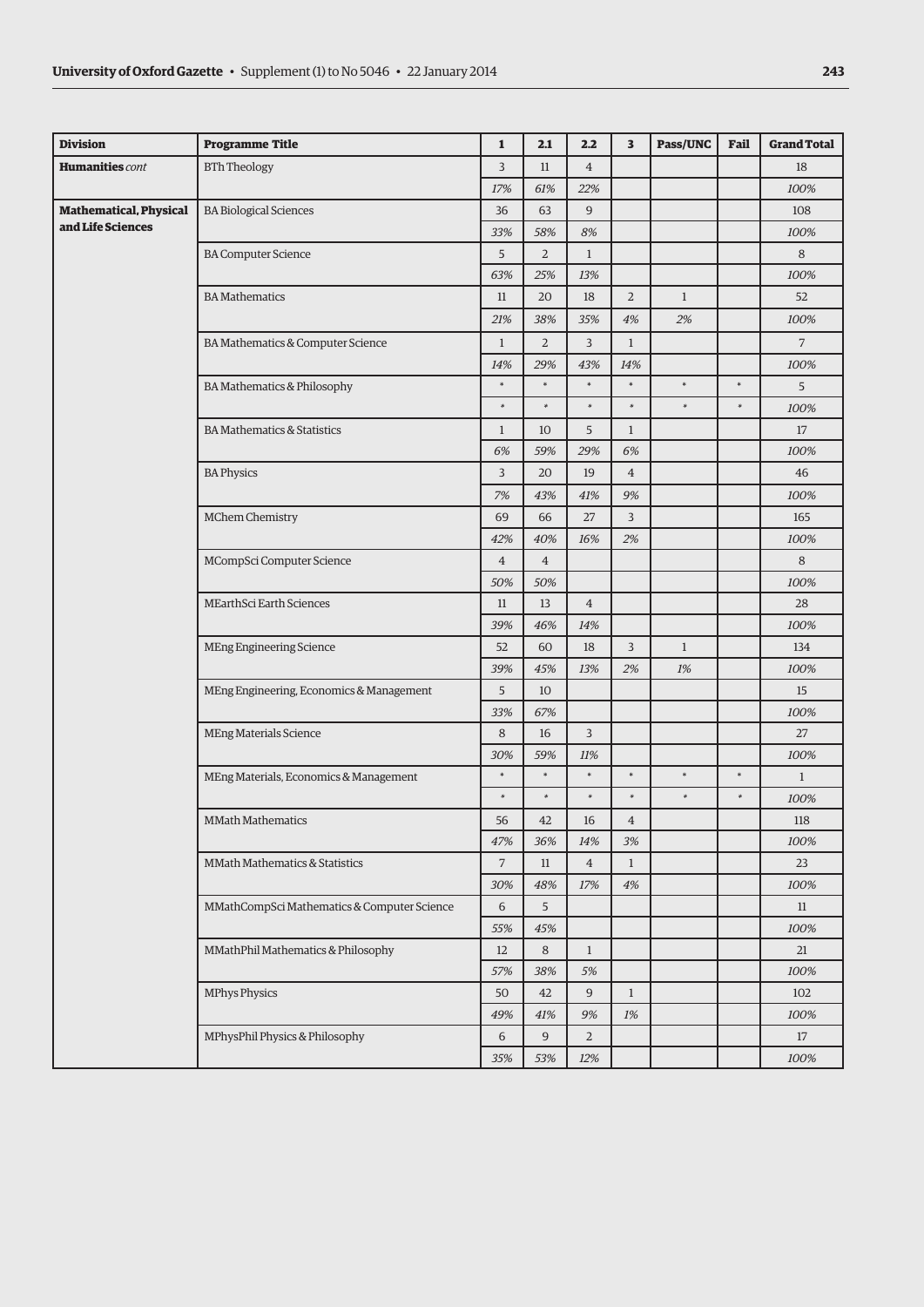| <b>Division</b>                                                                                 | <b>Programme Title</b>                     | $\mathbf{1}$   | 2.1   | 2.2            | 3              | Pass/UNC       | Fail | <b>Grand Total</b> |
|-------------------------------------------------------------------------------------------------|--------------------------------------------|----------------|-------|----------------|----------------|----------------|------|--------------------|
| <b>Medical Sciences</b>                                                                         | <b>BA Experimental Psychology</b>          | 14             | 28    | $\mathbf{1}$   |                |                |      | 43                 |
|                                                                                                 | 33%                                        | 65%            | 2%    |                |                |                | 100% |                    |
|                                                                                                 | 36                                         | 111            | 8     |                | $\mathbf{1}$   |                | 156  |                    |
|                                                                                                 | 23%                                        | 71%            | 5%    |                | 1%             |                | 100% |                    |
|                                                                                                 | <b>BA Physiological Sciences</b>           | $\overline{2}$ | 18    | $\overline{4}$ |                |                |      | 24                 |
|                                                                                                 | 8%                                         | 75%            | 17%   |                |                |                | 100% |                    |
|                                                                                                 | BA Psychology, Philosophy & Physiology     | 6              | 22    | $\mathbf{1}$   |                |                |      | 29                 |
|                                                                                                 |                                            |                |       |                |                |                |      | 100%               |
|                                                                                                 | MBiochem Molecular & Cellular Biochemistry | 33             | 41    | 17             | $\mathbf{1}$   |                |      | 92                 |
|                                                                                                 |                                            | 36%            | 45%   | 18%            | 1%             |                |      | 100%               |
| <b>Social Sciences</b><br>BA Archaeology & Anthropology<br><b>BA Economics &amp; Management</b> |                                            | 8              | 18    | $\mathbf{1}$   |                |                |      | 27                 |
|                                                                                                 |                                            | 30%            | 67%   | 4%             |                |                |      | 100%               |
|                                                                                                 |                                            | 25             | 54    | 5              |                |                |      | 84                 |
|                                                                                                 |                                            | 30%            | 64%   | 6%             |                |                |      | 100%               |
|                                                                                                 | <b>BA</b> Geography                        | 24             | 58    | $\overline{2}$ |                |                |      | 84                 |
|                                                                                                 |                                            | 29%            | 69%   | 2%             |                |                |      | 100%               |
|                                                                                                 | <b>BA Human Sciences</b>                   | 6              | 21    | 3              |                |                |      | 30                 |
|                                                                                                 |                                            | 20%            | 70%   | 10%            |                |                |      | 100%               |
|                                                                                                 | <b>BA Jurisprudence</b>                    | 30             | 157   | $\overline{7}$ | $\overline{2}$ | $\mathbf{1}$   |      | 197                |
|                                                                                                 |                                            | 15%            | 80%   | 4%             | 1%             | 1%             |      | 100%               |
|                                                                                                 | BA Jurisprudence (with Law in Europe)      | $\overline{7}$ | 24    |                |                |                |      | 31                 |
|                                                                                                 |                                            | 23%            | 77%   |                |                |                |      | 100%               |
| BA Philosophy, Politics & Economics                                                             |                                            |                | 153   | 16             |                |                |      | 239                |
|                                                                                                 |                                            | 29%            | 64%   | 7%             |                |                |      | 100%               |
| <b>Total</b>                                                                                    |                                            | 947            | 1,901 | 235            | 24             | $\overline{4}$ |      | 3,111              |
| Percentage total                                                                                |                                            | 30%            | 61%   | 8%             | 1%             | 0%             | 0%   | 100%               |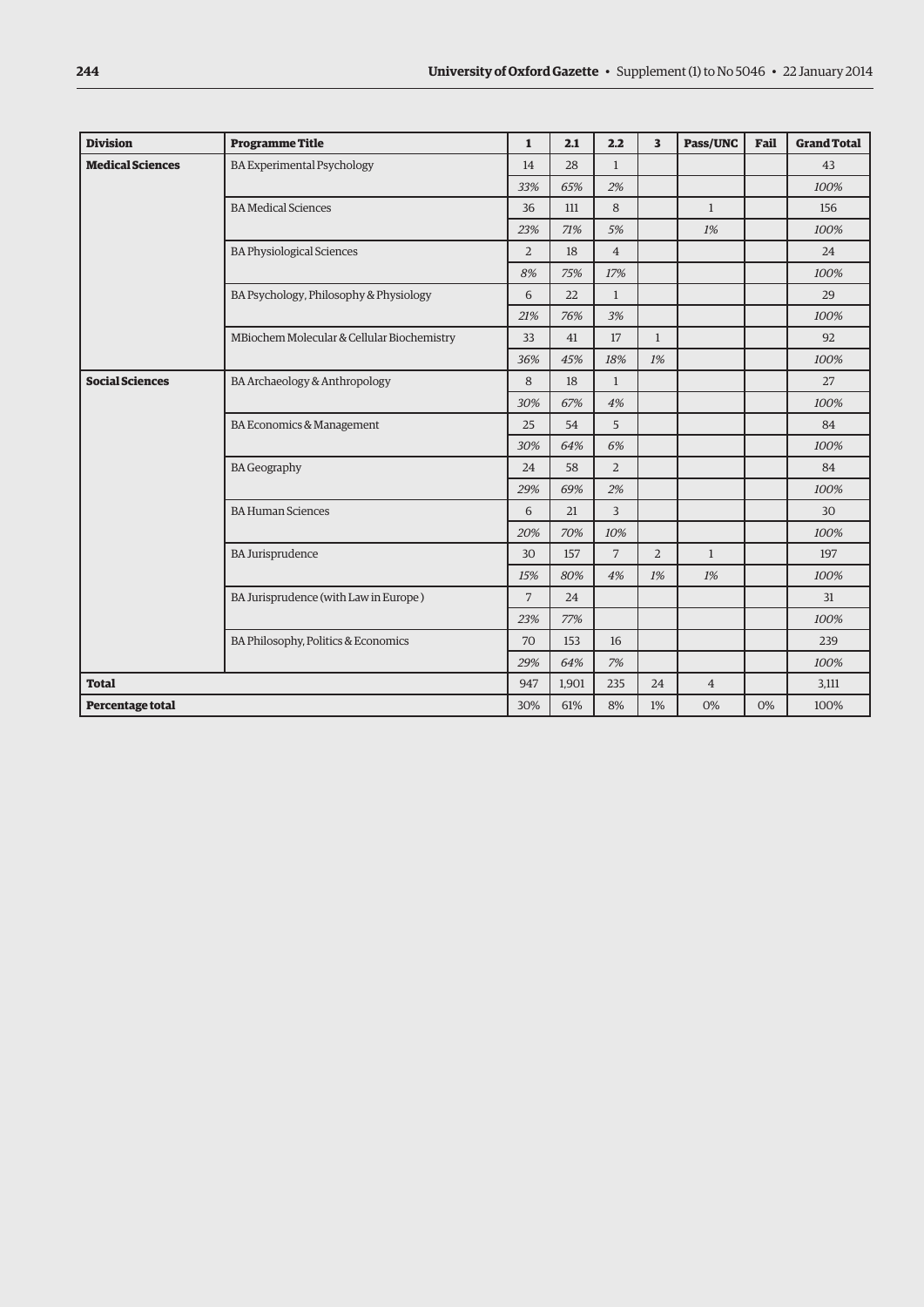#### <span id="page-4-0"></span>**Table 2: Number and proportion of students achieving each class in FHS, BFA and BTh, by sex**

TABLE 2A: BY DIVISION AND SEX

| <b>Division</b>         | <b>Sex</b> | 1   | 2.1   | 2.2               | 3              | Pass/UNC       | Fail | <b>Grand Total</b> |
|-------------------------|------------|-----|-------|-------------------|----------------|----------------|------|--------------------|
| Humanities              | Female     | 165 | 426   | 18                | $\mathbf{1}$   |                |      | 610                |
|                         |            | 27% | 70%   | 3%                | 0%             |                |      | 100%               |
|                         | Male       | 177 | 363   | 12                |                |                |      | 552                |
|                         |            | 32% | 66%   | 2%                |                |                |      | 100%               |
| <b>Total</b>            |            | 342 | 789   | 30                | $\mathbf{1}$   |                |      | 1,162              |
| Percentage total        |            | 29% | 68%   | 3%                | 0%             |                |      | 100%               |
| Mathematical, Physical  | Female     | 100 | 158   | 54                | 7              |                |      | 319                |
| and Life Sciences       |            | 31% | 50%   | 17%               | 2%             |                |      | 100%               |
|                         | Male       | 244 | 249   | 86                | 13             | $\overline{2}$ |      | 594                |
|                         |            | 41% | 42%   | 14%               | 2%             | 0%             |      | 100%               |
| <b>Total</b>            |            | 344 | 407   | 140               | 20             | $\overline{2}$ |      | 913                |
| Percentage total        |            | 38% | 45%   | 15%               | 2%             | 0%             |      | 100%               |
| <b>Medical Sciences</b> | Female     | 44  | 128   | 19                |                | $\mathbf{1}$   |      | 192                |
|                         |            | 23% | 67%   | 10%               |                | 1%             |      | 100%               |
|                         | Male       | 47  | 92    | $12 \overline{ }$ | $\mathbf{1}$   |                |      | 152                |
|                         |            | 31% | 61%   | 8%                | 1%             |                |      | 100%               |
| <b>Total</b>            |            | 91  | 220   | 31                | $\mathbf{1}$   | $\mathbf{1}$   |      | 344                |
| Percentage total        |            | 26% | 64%   | 9%                | 0%             | 0%             |      | 100%               |
| Social Sciences         | Female     | 68  | 222   | 12                | $\mathbf{1}$   | $\mathbf{1}$   |      | 304                |
|                         |            | 22% | 73%   | 4%                | 0%             | 0%             |      | 100%               |
|                         | Male       | 102 | 263   | 22                | $\mathbf{1}$   |                |      | 388                |
|                         |            | 26% | 68%   | 6%                | 0%             |                |      | 100%               |
| <b>Total</b>            |            | 170 | 485   | 34                | $\overline{2}$ | $\mathbf{1}$   |      | 692                |
| Percentage total        |            | 25% | 70%   | 5%                | 0%             | 0%             |      | 100%               |
| <b>Grand total</b>      |            |     | 1,901 | 235               | 24             | $\overline{4}$ |      | 3,111              |
| Percentage grand total  |            | 30% | 61%   | 8%                | 1%             | 0%             | 0%   | 100%               |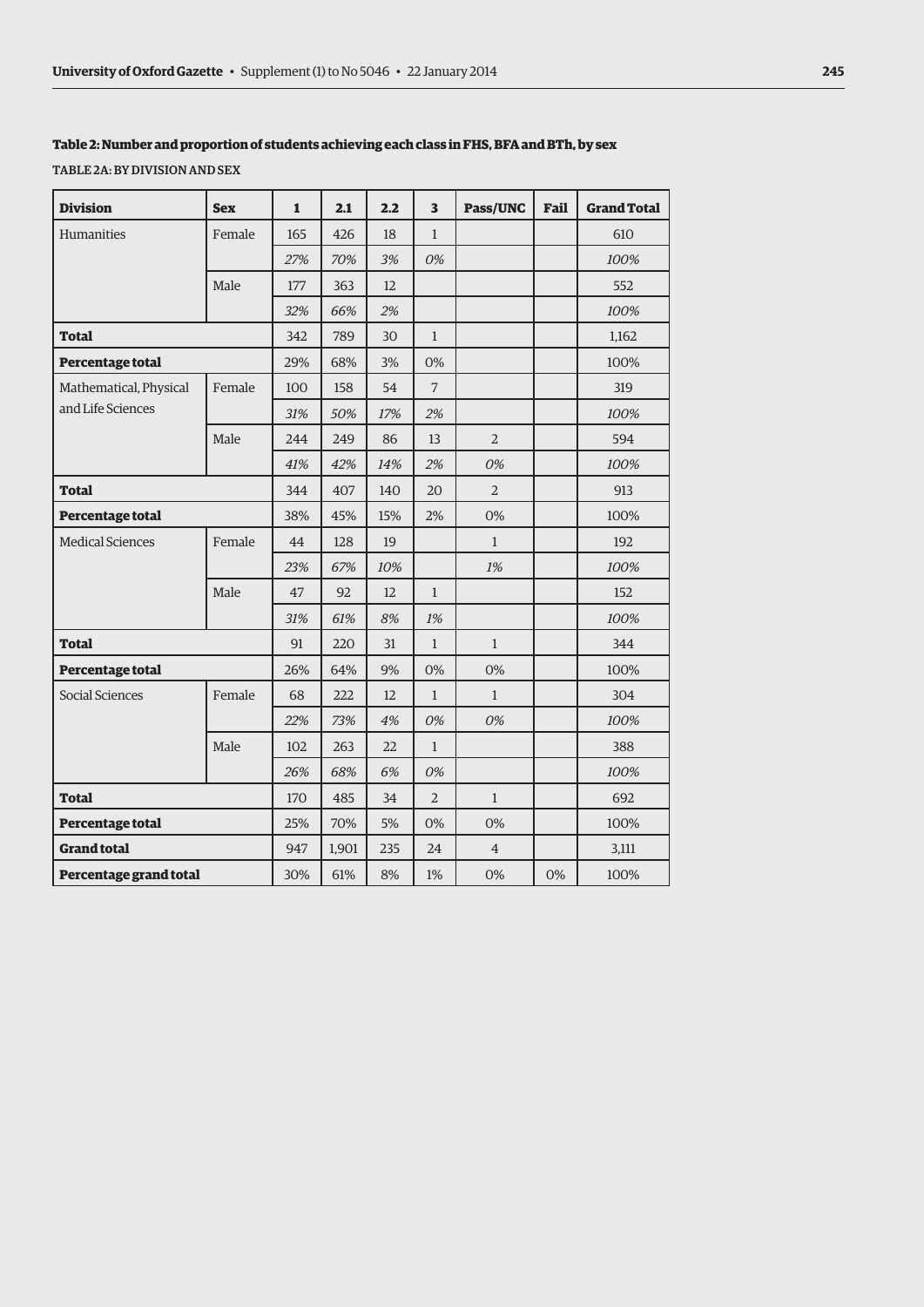### <span id="page-5-0"></span>TABLE 2B: BY COURSE AND SEX

| <b>Programme</b>                           | <b>Sex</b> | $\mathbf{1}$     | 2.1              | 2.2                   | 3                | Pass/UNC         | Fail             | <b>Grand Total</b> |
|--------------------------------------------|------------|------------------|------------------|-----------------------|------------------|------------------|------------------|--------------------|
| BA Ancient & Modern History                | Female     | $\overline{2}$   | $\overline{9}$   |                       |                  |                  |                  | $11\,$             |
|                                            |            | 18%              | 82%              |                       |                  |                  |                  | 100%               |
|                                            | Male       | $\overline{2}$   | $\,8\,$          |                       |                  |                  |                  | 10                 |
|                                            |            | 20%              | 80%              |                       |                  |                  |                  | 100%               |
| BA Archaeology & Anthropology              | Female     | $\overline{7}$   | $\overline{9}$   | $\mathbf{1}$          |                  |                  |                  | 17                 |
|                                            |            | 41%              | 53%              | 6%                    |                  |                  |                  | 100%               |
|                                            | Male       | $\mathbf{1}$     | $\overline{9}$   |                       |                  |                  |                  | 10                 |
|                                            |            | 10%              | 90%              |                       |                  |                  |                  | 100%               |
| <b>BA Biological Sciences</b>              | Female     | 20               | 40               | 6                     |                  |                  |                  | 66                 |
|                                            |            | 30%              | 61%              | 9%                    |                  |                  |                  | 100%               |
|                                            | Male       | 16               | 23               | 3                     |                  |                  |                  | 42                 |
|                                            |            | 38%              | 55%              | 7%                    |                  |                  |                  | 100%               |
| BA Classical Archaeology & Ancient History | Female     | 3                | $\mathsf 9$      | $\mathbf{1}$          |                  |                  |                  | 13                 |
|                                            |            | 23%              | 69%              | 8%                    |                  |                  |                  | 100%               |
|                                            | Male       | $\mathbf{1}$     | $\overline{9}$   |                       |                  |                  |                  | $10$               |
|                                            |            | 10%              | 90%              |                       |                  |                  |                  | 100%               |
| <b>BA Classics &amp; English</b>           | Female     | $\ast$           | $\ast$           | $\ast$                | $\ast$           | $\ast$           | $\ast$           | $\overline{2}$     |
|                                            |            | $\ast$           | $\ast$           | $\ast$                | $\ast$           | $\ast$           | $\ast$           | 100%               |
|                                            | Male       | $\ast$           | $\ast$           | $\ast$                | $\ast$           | $\ast$           | $\ast$           | $\mathbf{1}$       |
|                                            |            | $\ast$           | $\ast$           | $\ast$                | $\ast$           | $\ast$           | $\ast$           | 100%               |
| BA Classics & Modern Languages             | Female     | $\ast$           | *                | $\ast$                | $\ast$           | $\ast$           | $\ast$           | 3                  |
|                                            |            | $\ast$           | $\ast$           | $\ast$                | $\ast$           | $\ast$           | $\ast$           | 100%               |
|                                            | Male       | $\ast$           | $\ast$           | $\ast$                | $\ast$           | $\ast$           | $\ast$           | $\overline{4}$     |
|                                            |            | $\ast$           | $\ast$           | $\ast$                | $\ast$           | $\ast$           | $\ast$           | 100%               |
| <b>BA Classics with Oriental Studies</b>   | Female     | $\ast$           | $\ast$           | $\ast$                | $\ast$           | $\ast$           | $\ast$           | $\overline{3}$     |
|                                            |            | $\ast$           | $\ast$           | $\ast$                | $\ast$           | $\ast$           | $\ast$           | 100%               |
|                                            | Male       | $\ast$           | $\ast$           | $\ast$                | $\ast$           | $\ast$           | $\ast$           | $\,4\,$            |
|                                            |            | $\ast$           | $\ast$           | $\ast$                | $\ast$           | $\ast$           | $\ast$           | 100%               |
| <b>BA Computer Science</b>                 | Female     | $\ast$           | $\ast$           | $\ast$                | $\ast$           | $\ast$           | $\ast$           | $\mathbf{1}$       |
|                                            |            | $\ast$<br>$\ast$ | $\ast$<br>$\ast$ | $\ast$<br>$\ast$      | $\ast$<br>$\ast$ | $\ast$<br>$\ast$ | $\ast$<br>$\ast$ | 100%               |
|                                            | Male       | $\ast$           | $\ast$           | $\ast$                | $\ast$           | $\ast$           | $\ast$           | $\sqrt{7}$         |
|                                            |            |                  |                  |                       |                  |                  |                  | $100\%$            |
| BA Economics & Management                  | Female     | 6                | $10\,$           | $\mathbf{2}$          |                  |                  |                  | $18\,$             |
|                                            | Male       | 33%<br>19        | 56%<br>$\bf 44$  | 11%<br>$\overline{3}$ |                  |                  |                  | 100%               |
|                                            |            | 29%              | 67%              | 5%                    |                  |                  |                  | 66<br>100%         |
| BA English & Modern Languages              | Female     | $\overline{7}$   | $\overline{9}$   |                       |                  |                  |                  | 16                 |
|                                            |            | 44%              | 56%              |                       |                  |                  |                  | 100%               |
|                                            | Male       | 5                | $\overline{2}$   |                       |                  |                  |                  | $7\overline{ }$    |
|                                            |            | 71%              | 29%              |                       |                  |                  |                  | 100%               |
| BA English Language & Literature           | Female     | 40               | 96               | $\mathbf{2}$          |                  |                  |                  | 138                |
|                                            |            | 29%              | 70%              | 1%                    |                  |                  |                  | 100%               |
|                                            | Male       | 35               | 48               |                       |                  |                  |                  | 83                 |
|                                            |            | 42%              | 58%              |                       |                  |                  |                  | 100%               |
| BA European & Middle Eastern Languages     | Female     | $\ast$           | $\ast$           | $\ast$                | $\ast$           | $\ast$           | $\ast$           | $7\overline{ }$    |
|                                            |            | $\ast$           | $\ast$           | $\ast$                | $\ast$           | $\ast$           | $\ast$           | 100%               |
|                                            | Male       | $\ast$           | $\ast$           | $\ast$                | $\ast$           | $\ast$           | $\ast$           | $\overline{4}$     |
|                                            |            | $\ast$           | $\ast$           | $\ast$                | $\ast$           | $\ast$           | $\ast$           | $100\%$            |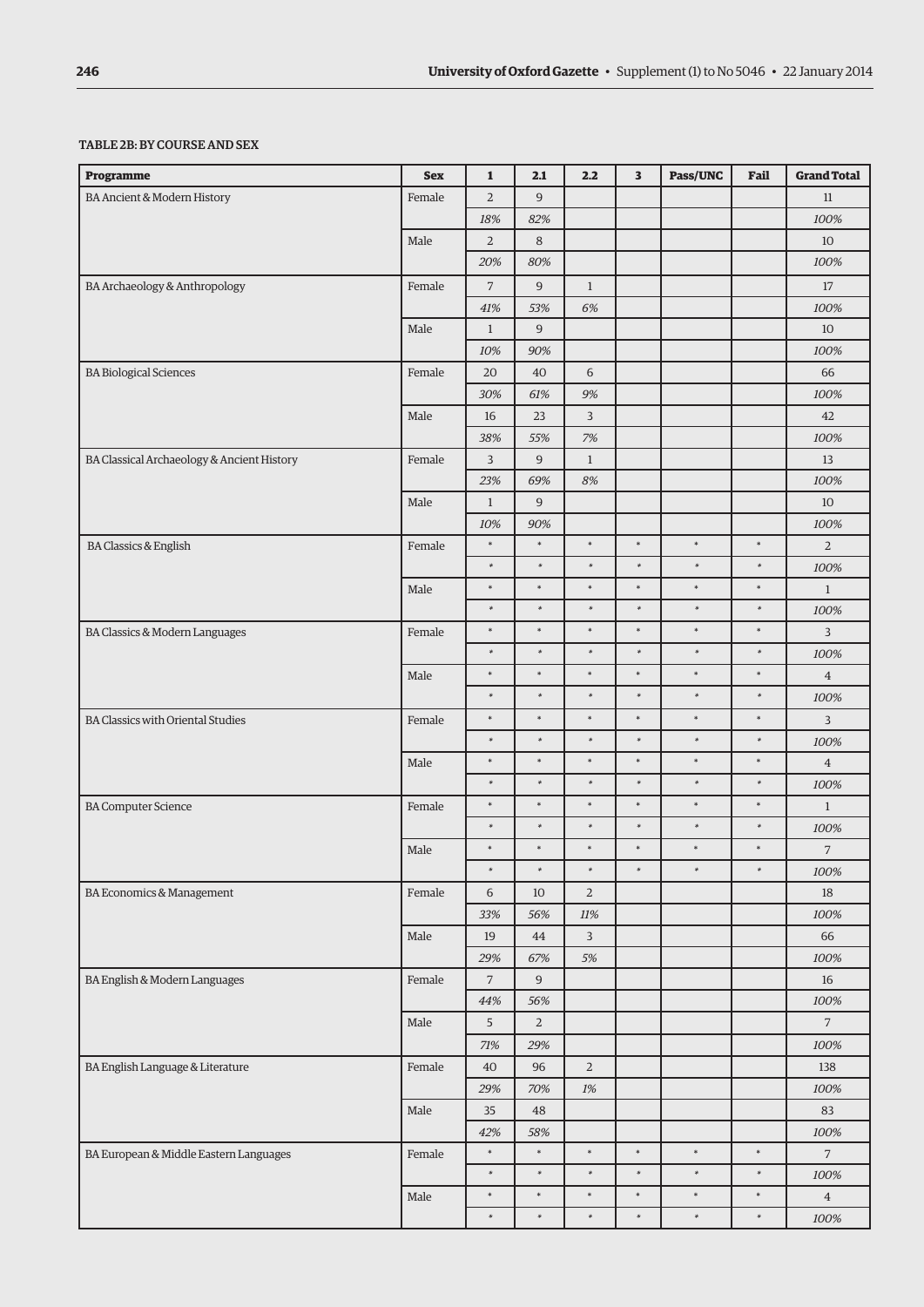| Programme                             | <b>Sex</b> | $\mathbf{1}$     | 2.1              | 2.2              | 3                | Pass/UNC         | Fail             | <b>Grand Total</b> |
|---------------------------------------|------------|------------------|------------------|------------------|------------------|------------------|------------------|--------------------|
| <b>BA Experimental Psychology</b>     | Female     | 11               | 20               |                  |                  |                  |                  | 31                 |
|                                       |            | 35%              | 65%              |                  |                  |                  |                  | 100%               |
|                                       | Male       | 3                | $\,8\,$          | $\mathbf{1}$     |                  |                  |                  | 12                 |
|                                       |            | 25%              | 67%              | $8\%$            |                  |                  |                  | 100%               |
| <b>BA</b> Geography                   | Female     | 12               | 35               | $\mathbf{1}$     |                  |                  |                  | 48                 |
|                                       |            | 25%              | 73%              | 2%               |                  |                  |                  | 100%               |
|                                       | Male       | 12               | 23               | $1\,$            |                  |                  |                  | 36                 |
|                                       |            | 33%              | 64%              | 3%               |                  |                  |                  | 100%               |
| <b>BA History</b>                     | Female     | 20               | 85               | $\sqrt{2}$       |                  |                  |                  | 107                |
|                                       |            | 19%              | 79%              | 2%               |                  |                  |                  | 100%               |
|                                       | Male       | 35               | 83               | $\mathbf{3}$     |                  |                  |                  | 121                |
|                                       |            | 29%              | 69%              | 2%               |                  |                  |                  | 100%               |
| <b>BA History &amp; Economics</b>     | Female     | $\ast$           | $\ast$           | $\ast$           | $\ast$           | $\ast$           | $\ast$           | $\overline{a}$     |
|                                       |            | $\ast$           | $\ast$           | $\ast$           | $\ast$           | $\ast$           | $\ast$           | 100%               |
|                                       | Male       | $\ast$<br>$\ast$ | $\ast$<br>$\ast$ | $\ast$           | $\ast$<br>$\ast$ | $\ast$<br>$\ast$ | $\ast$           | $\overline{9}$     |
|                                       |            | $\ast$           | $\ast$           | $\ast$<br>$\ast$ | $\ast$           | $\ast$           | $\ast$<br>$\ast$ | 100%               |
| <b>BA History &amp; English</b>       | Female     | $\ast$           | $\ast$           | $\ast$           | $\ast$           | $\ast$           | $\ast$           | 6                  |
|                                       |            | $\ast$           | $\ast$           | $\ast$           | $\ast$           | $\ast$           | $\ast$           | 100%               |
|                                       | Male       | $\ast$           | $\ast$           | $\ast$           | $\ast$           | $\ast$           | $\ast$           | $\mathbf{3}$       |
|                                       |            |                  |                  |                  |                  |                  |                  | 100%               |
| <b>BA History &amp; Politics</b>      | Female     | $\overline{4}$   | 16               |                  |                  |                  |                  | $20\,$             |
|                                       | Male       | 20%<br>6         | 80%<br>19        | $1\,$            |                  |                  |                  | 100%<br>26         |
|                                       |            | 23%              | 73%              | $4\%$            |                  |                  |                  | 100%               |
| BA History & Modern Languages         | Female     | $\ast$           | $\ast$           | $\ast$           | $\ast$           | $\ast$           | $\ast$           | $\overline{7}$     |
|                                       |            | $\ast$           | $\ast$           | $\ast$           | $\ast$           | $\ast$           | $\ast$           | 100%               |
|                                       | Male       | $\ast$           | $\ast$           | $\ast$           | $\ast$           | $\ast$           | $\ast$           | $\overline{7}$     |
|                                       |            | $\ast$           | $\ast$           | $\ast$           | $\ast$           | $\ast$           | $\ast$           | 100%               |
| <b>BA History of Art</b>              | Female     | $\ast$           | $\ast$           | $\ast$           | $\ast$           | $\ast$           | $\ast$           | 8                  |
|                                       |            | $\ast$           | $\ast$           | $\ast$           | $\ast$           | $\ast$           | $\ast$           | 100%               |
|                                       | Male       | $\ast$           | $\ast$           | $\ast$           | $\ast$           | $\ast$           | $\ast$           | $\overline{4}$     |
|                                       |            | $\ast$           | $\ast$           | $\ast$           | $\ast$           | $\ast$           | $\ast$           | $100\%$            |
| <b>BA Human Sciences</b>              | Female     | $\overline{4}$   | 18               |                  |                  |                  |                  | 22                 |
|                                       |            | $18\%$           | 82%              |                  |                  |                  |                  | 100%               |
|                                       | Male       | $\overline{a}$   | $\overline{3}$   | $\overline{3}$   |                  |                  |                  | $\,8\,$            |
|                                       |            | 25%              | 38%              | 38%              |                  |                  |                  | 100%               |
| <b>BA Jurisprudence</b>               | Female     | 15               | 82               | $\overline{4}$   | $\mathbf{1}$     | $\mathbf{1}$     |                  | 103                |
|                                       |            | 15%              | 80%              | $4\%$            | 1%               | $1\%$            |                  | 100%               |
|                                       | Male       | 15               | 75               | $\overline{3}$   | $\mathbf{1}$     |                  |                  | 94                 |
|                                       |            | $16\%$           | 80%              | $3\%$            | $1\%$            |                  |                  | 100%               |
| BA Jurisprudence (with Law in Europe) | Female     | $\overline{4}$   | 17               |                  |                  |                  |                  | 21                 |
|                                       |            | 19%              | $81\%$           |                  |                  |                  |                  | 100%               |
|                                       | Male       | 3                | $\overline{7}$   |                  |                  |                  |                  | 10                 |
|                                       |            | 30%              | 70%              |                  |                  |                  |                  | 100%               |
| BA Literae Humaniores - Course 1      | Female     | $\overline{7}$   | 36               | $\mathbf{1}$     |                  |                  |                  | 44                 |
|                                       |            | $16\%$           | 82%              | $2\%$            |                  |                  |                  | 100%               |
|                                       | Male       | 13               | 31               | $\mathbf{1}$     |                  |                  |                  | 45                 |
|                                       |            | 29%              | 69%              | $2\%$            |                  |                  |                  | 100%               |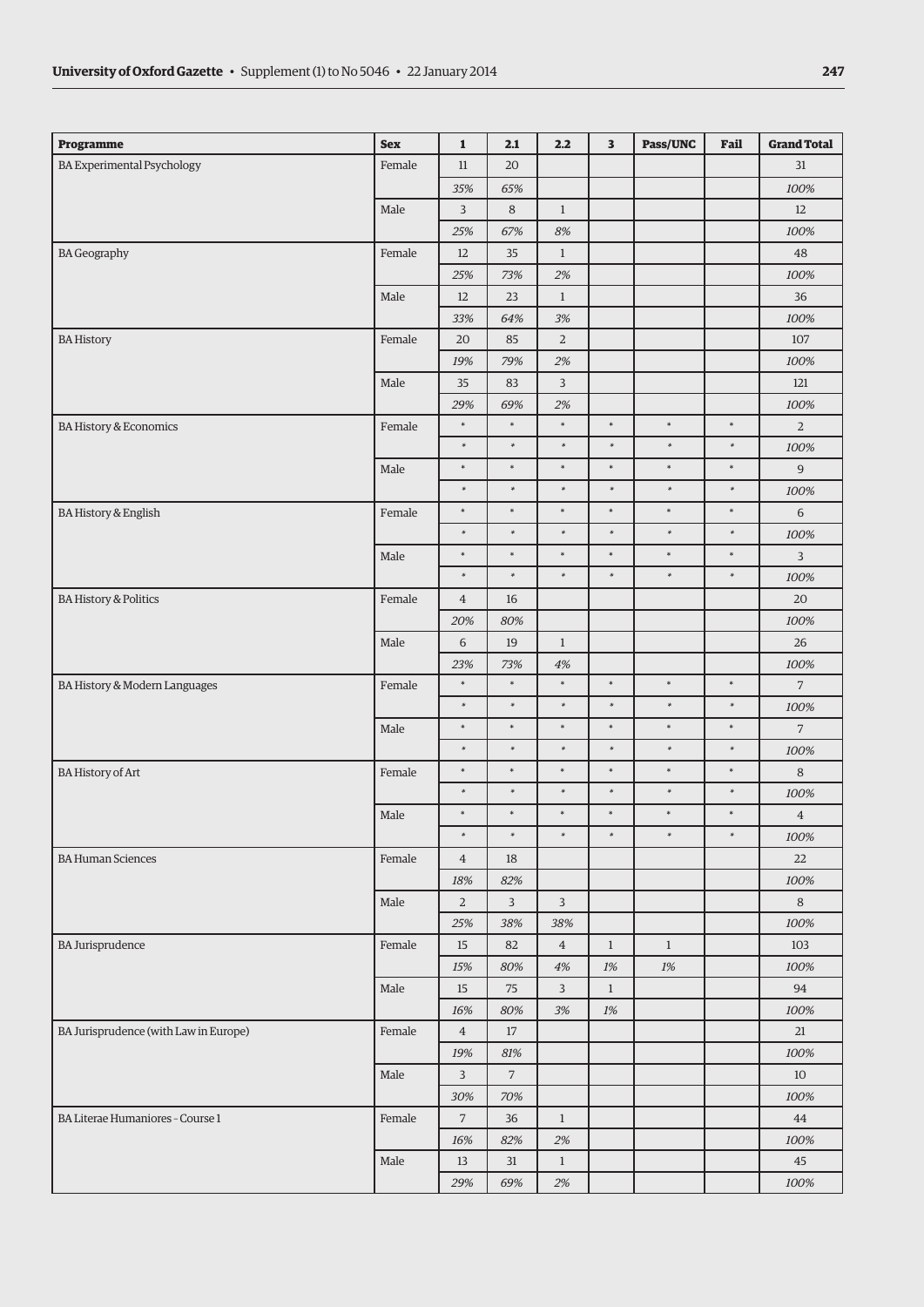| Programme                              | <b>Sex</b> | $\mathbf{1}$   | 2.1            | 2.2            | 3            | Pass/UNC     | Fail   | <b>Grand Total</b> |
|----------------------------------------|------------|----------------|----------------|----------------|--------------|--------------|--------|--------------------|
| BA Literae Humaniores - Course 2       | Female     | $\ast$         | $\ast$         | $\ast$         | $\ast$       | $\ast$       | $\ast$ | 8                  |
|                                        |            | $\ast$         | $\ast$         | $\ast$         | $\ast$       | $\ast$       | $\ast$ | 100%               |
|                                        | Male       | $\ast$         | $\ast$         | $\ast$         | $\ast$       | $\ast$       | $\ast$ | $5\overline{)}$    |
|                                        |            | $\ast$         | $\ast$         | $\ast$         | $\ast$       | $\ast$       | $\ast$ | 100%               |
| <b>BA</b> Mathematics                  | Female     | $\overline{4}$ | 9              | $\overline{7}$ | $\mathbf{1}$ |              |        | 21                 |
|                                        |            | 19%            | 43%            | 33%            | 5%           |              |        | 100%               |
|                                        | Male       | 7              | $11\,$         | $11\,$         | $\mathbf{1}$ | $\mathbf{1}$ |        | 31                 |
|                                        |            | 23%            | 35%            | 35%            | 3%           | 3%           |        | 100%               |
| BA Mathematics & Computer Science      | Female     | $\ast$         | $\ast$         | $\ast$         | $\ast$       | $\ast$       | $\ast$ | $\mathbf{1}$       |
|                                        |            | $\ast$         | $\ast$         | $\ast$         | $\ast$       | $\ast$       | $\ast$ | 100%               |
|                                        | Male       | $\ast$         | $\ast$         | $\ast$         | $\ast$       | $\ast$       | $\ast$ | 6                  |
|                                        |            | $\ast$         | $\ast$         | $\ast$         | $\ast$       | $\ast$       | $\ast$ | 100%               |
| BA Mathematics & Philosophy            | Female     | $\ast$         | $\ast$         | $\ast$         | $\ast$       | $\ast$       | $\ast$ | $\mathbf{1}$       |
|                                        |            | $\ast$         | $\ast$         | $\ast$         | $\ast$       | $\ast$       | $\ast$ | 100%               |
|                                        | Male       | $\ast$         | $\ast$         | $\ast$         | $\ast$       | $\ast$       | $\ast$ | $\overline{4}$     |
|                                        |            | $\ast$         | $\ast$         | $\ast$         | $\ast$       | $\ast$       | $\ast$ | 100%               |
| <b>BA Mathematics &amp; Statistics</b> | Female     |                | 5              | $\sqrt{2}$     |              |              |        | $\overline{7}$     |
|                                        |            |                | 71%            | 29%            |              |              |        | 100%               |
|                                        | Male       | $\mathbf{1}$   | 5              | 3              | $\mathbf{1}$ |              |        | 10                 |
|                                        |            | 10%            | 50%            | 30%            | 10%          |              |        | 100%               |
| <b>BA Medical Sciences</b>             | Female     | 12             | 56             | 3              |              | $\mathbf{1}$ |        | $72\,$             |
|                                        |            | 17%            | 78%            | 4%             |              | 1%           |        | 100%               |
|                                        | Male       | 24             | 55             | $\sqrt{5}$     |              |              |        | 84                 |
|                                        |            | 29%            | 65%            | 6%             |              |              |        | 100%               |
|                                        | Female     | 36             | 77             | $\overline{3}$ |              |              |        | 116                |
| <b>BA Modern Languages</b>             |            | 31%            | 66%            | 3%             |              |              |        | 100%               |
|                                        | Male       | 17             | $47\,$         |                |              |              |        | 64                 |
|                                        |            | 27%            | 73%            |                |              |              |        | 100%               |
| <b>BA</b> Music                        | Female     | 13             | 15             |                |              |              |        | 28                 |
|                                        |            | 46%            | 54%            |                |              |              |        | 100%               |
|                                        | Male       | 17             | $21\,$         |                |              |              |        | 38                 |
| <b>BA Oriental Studies</b>             | Female     | 45%<br>9       | 55%<br>$10\,$  |                | $\mathbf{1}$ |              |        | 100%<br>$20\,$     |
|                                        |            | 45%            | 50%            |                | $5\%$        |              |        | 100%               |
|                                        | Male       | 14             | $\overline{9}$ | $1\,$          |              |              |        | 24                 |
|                                        |            | 58%            | 38%            | 4%             |              |              |        | 100%               |
| BA Philosophy, Politics & Economics    | Female     | 20             | $51\,$         | $\overline{4}$ |              |              |        | $75\,$             |
|                                        |            | 27%            | 68%            | 5%             |              |              |        | 100%               |
|                                        | Male       | 50             | 102            | $12\,$         |              |              |        | 164                |
|                                        |            | 30%            | 62%            | 7%             |              |              |        | 100%               |
| BA Philosophy & Theology               | Female     |                | 5              | $\mathbf{1}$   |              |              |        | 6                  |
|                                        |            |                | 83%            | 17%            |              |              |        | 100%               |
|                                        | Male       | $\mathbf{1}$   | 13             |                |              |              |        | 14                 |
|                                        |            | 7%             | 93%            |                |              |              |        | 100%               |
| BA Philosophy & Modern Languages       | Female     | $\mathbf{1}$   | $\overline{7}$ | $\mathbf{1}$   |              |              |        | 9                  |
|                                        |            | $11\%$         | 78%            | 11%            |              |              |        | 100%               |
|                                        | Male       | $\overline{2}$ | $\overline{4}$ |                |              |              |        | 6                  |
|                                        |            |                |                |                |              |              |        |                    |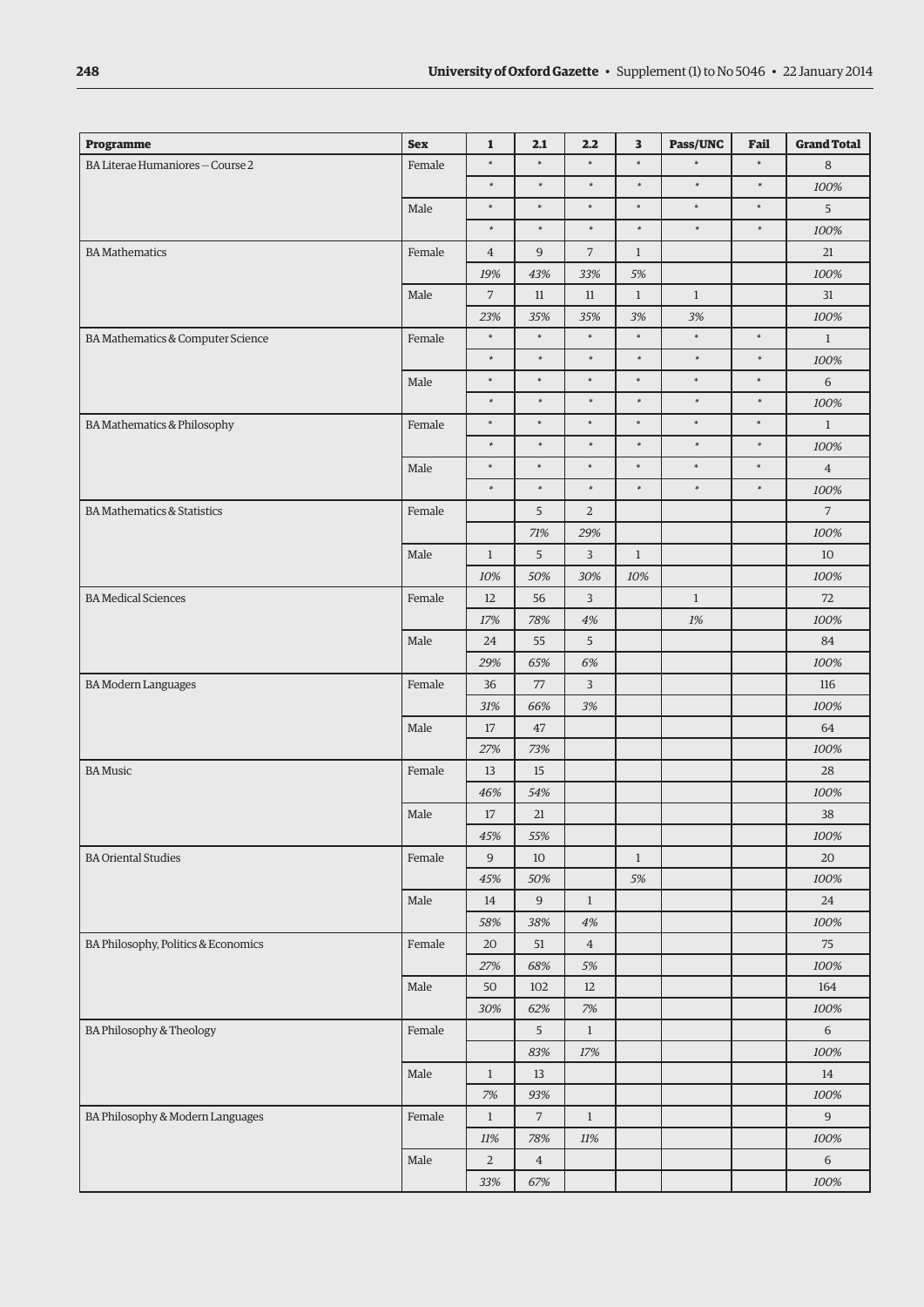| Programme                                  | <b>Sex</b> | $\mathbf{1}$   | 2.1            | 2.2            | 3              | Pass/UNC     | Fail   | <b>Grand Total</b> |
|--------------------------------------------|------------|----------------|----------------|----------------|----------------|--------------|--------|--------------------|
| <b>BA Physics</b>                          | Female     |                | 5              | $\overline{4}$ | $\mathbf{1}$   |              |        | 10                 |
|                                            |            |                | 50%            | 40%            | 10%            |              |        | 100%               |
|                                            | Male       | 3              | 15             | 15             | 3              |              |        | 36                 |
|                                            |            | 8%             | 42%            | 42%            | 8%             |              |        | 100%               |
| <b>BA Physiological Sciences</b>           | Female     |                | 12             | $\overline{3}$ |                |              |        | 15                 |
|                                            |            |                | 80%            | 20%            |                |              |        | 100%               |
|                                            | Male       | $\overline{2}$ | $\,$ 6 $\,$    | $\mathbf{1}$   |                |              |        | $9\,$              |
|                                            |            | 22%            | 67%            | 11%            |                |              |        | 100%               |
| BA Psychology, Philosophy & Physiology     | Female     | $\ast$         | $\ast$         | $\ast$         | $\ast$         | $\ast$       | $\ast$ | 22                 |
|                                            |            | $\ast$         | $\ast$         | $\ast$         | $\ast$         | $\ast$       | $\ast$ | 100%               |
|                                            | Male       | $\ast$         | $\ast$         | $\ast$         | $\ast$         | $\ast$       | $\ast$ | $\overline{7}$     |
|                                            |            | $\ast$         | $\ast$         | $\ast$         | $\ast$         | $\ast$       | $\ast$ | 100%               |
| <b>BATheology</b>                          | Female     | 9              | 14             | $\mathbf{1}$   |                |              |        | 24                 |
|                                            |            | 38%            | 58%            | 4%             |                |              |        | 100%               |
|                                            | Male       | 8              | 24             | $\mathbf{1}$   |                |              |        | 33                 |
|                                            |            | 24%            | 73%            | 3%             |                |              |        | 100%               |
| BA Theology & Oriental Studies             | Male       | $\ast$         | $\ast$         | $\ast$         | $\ast$         | $\ast$       | $\ast$ | $\mathbf{1}$       |
|                                            |            | $\ast$         | $\ast$         | $\ast$         | $\ast$         | $\ast$       | $\ast$ | 100%               |
| <b>BFA Fine Art</b>                        | Female     | $\overline{4}$ | $\,4$          | $\mathbf{1}$   |                |              |        | $\boldsymbol{9}$   |
|                                            |            | 44%            | 44%            | 11%            |                |              |        | 100%               |
|                                            | Male       | 5              | 9              |                |                |              |        | 14                 |
|                                            |            | 36%            | 64%            |                |                |              |        | 100%               |
| <b>BTh Theology</b>                        | Female     | $\ast$         | $\ast$         | $\ast$         | $\ast$         | $\ast$       | $\ast$ | $\overline{3}$     |
|                                            |            | $\ast$         | $\ast$         | $\ast$         | $\ast$         | $\ast$       | $\ast$ | 100%               |
|                                            | Male       | $\ast$         | $\ast$         | $\ast$         | $\ast$         | $\ast$       | $\ast$ | 15                 |
|                                            |            | $\ast$         | $\ast$         | $\ast$         | $\ast$         | $\ast$       | $\ast$ | 100%               |
| MBiochem Molecular & Cellular Biochemistry | Female     | 15             | 25             | 12             |                |              |        | 52                 |
|                                            |            | 29%            | 48%            | 23%            |                |              |        | 100%               |
|                                            | Male       | 18             | 16             | 5              | $\mathbf{1}$   |              |        | 40                 |
|                                            |            | 45%            | 40%            | 13%            | 3%             |              |        | 100%               |
| MChem Chemistry                            | Female     | 22             | 37             | 13             | $\overline{2}$ |              |        | 74                 |
|                                            |            | 30%            | 50%            | 18%            | $3\%$          |              |        | 100%               |
|                                            | Male       | 47             | 29             | $14\,$         | $\mathbf{1}$   |              |        | $91\,$             |
|                                            |            | 52%            | 32%            | 15%            | 1%             |              |        | 100%               |
| MCompSci Computer Science                  | Male       | $\overline{4}$ | $\overline{4}$ |                |                |              |        | $\,8\,$            |
|                                            |            | 50%            | 50%            |                |                |              |        | 100%               |
| MEarthSci Earth Sciences                   | Female     | $\overline{2}$ | 6              | $\mathbf{1}$   |                |              |        | 9                  |
|                                            |            | 22%            | 67%            | 11%            |                |              |        | 100%               |
|                                            | Male       | $\overline{9}$ | $\overline{7}$ | $\overline{3}$ |                |              |        | $19\,$             |
|                                            |            | 47%            | 37%            | 16%            |                |              |        | 100%               |
| MEng Engineering Science                   | Female     | 11             | 17             | $9\,$          | $\mathbf{1}$   |              |        | 38                 |
|                                            |            | 29%            | 45%            | 24%            | 3%             |              |        | 100%               |
|                                            | Male       | 41             | 43             | 9              | $\overline{2}$ | $\mathbf{1}$ |        | 96                 |
|                                            |            | 43%            | 45%            | 9%             | 2%             | $1\%$        |        | 100%               |
| MEng Engineering, Economics & Management   | Female     | $\ast$         | $\ast$         | $\ast$         | $\ast$         | $\ast$       | $\ast$ | 5                  |
|                                            |            | $\ast$         | $\ast$         | $\ast$         | $\ast$         | $\ast$       | $\ast$ | 100%               |
|                                            | Male       | $\ast$         | $\ast$         | $\ast$         | $\ast$         | $\ast$       | $\ast$ | 10                 |
|                                            |            | $\ast$         | $\ast$         | $\ast$         | $\ast$         | $\ast$       | $\ast$ | 100%               |
|                                            |            |                |                |                |                |              |        |                    |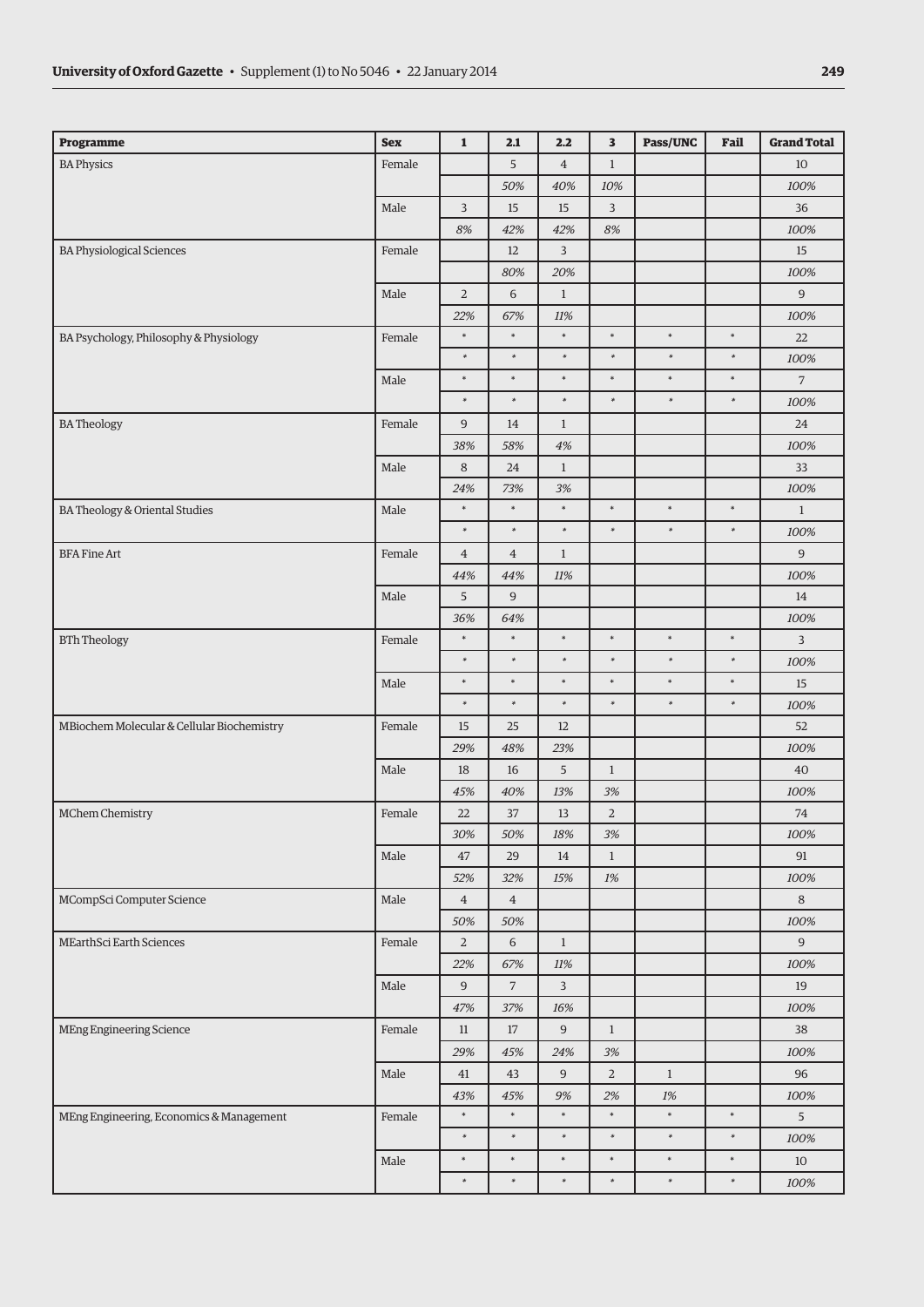| Programme                                   | <b>Sex</b> | $\mathbf{1}$   | 2.1            | 2.2            | 3            | Pass/UNC       | Fail   | <b>Grand Total</b> |
|---------------------------------------------|------------|----------------|----------------|----------------|--------------|----------------|--------|--------------------|
| <b>MEng Materials Science</b>               | Female     | $\overline{2}$ | $\overline{9}$ | $\overline{2}$ |              |                |        | 13                 |
|                                             |            | 15%            | 69%            | 15%            |              |                |        | 100%               |
|                                             | Male       | 6              | $\sqrt{2}$     | $1\,$          |              |                |        | $14\,$             |
|                                             |            | 43%            | 50%            | 7%             |              |                |        | 100%               |
| MEng Materials, Economics & Management      | Male       | $\ast$         | $\ast$         | $\ast$         | $\ast$       | $\ast$         | $\ast$ | $\mathbf{1}$       |
|                                             |            | $\ast$         | $\ast$         | $\ast$         | $\ast$       | $\ast$         | $\ast$ | 100%               |
| <b>MMath Mathematics</b>                    | Female     | 15             | 6              | $\overline{7}$ | $\mathbf{1}$ |                |        | 29                 |
|                                             |            | 52%            | 21%            | 24%            | 3%           |                |        | 100%               |
|                                             | Male       | 41             | 36             | 9              | 3            |                |        | 89                 |
|                                             |            | 46%            | 40%            | $10\%$         | $3\%$        |                |        | 100%               |
| MMath Mathematics & Statistics              | Female     | 3              | 5              | $\overline{2}$ | $\mathbf{1}$ |                |        | 11                 |
|                                             |            | 27%            | 45%            | 18%            | 9%           |                |        | 100%               |
|                                             | Male       | $\overline{4}$ | 6              | 2              |              |                |        | 12                 |
|                                             |            | 33%            | 50%            | 17%            |              |                |        | 100%               |
| MMathCompSci Mathematics & Computer Science | Female     | $\ast$         | $\ast$         | $\ast$         | $\ast$       | $\ast$         | $\ast$ | $\overline{4}$     |
|                                             |            | $\ast$         | $\ast$         | $\ast$         | $\ast$       | $\ast$         | $\ast$ | 100%               |
|                                             | Male       | $\ast$         | $\ast$         | $\ast$         | $\ast$       | $\ast$         | $\ast$ | $\overline{7}$     |
|                                             |            | $\ast$         | $\ast$         | $\ast$         | $\ast$       | $\ast$         | $\ast$ | 100%               |
| MMathPhil Mathematics & Philosophy          | Female     | 5              | 3              |                |              |                |        | 8                  |
|                                             |            | 63%            | 38%            |                |              |                |        | 100%               |
|                                             | Male       | $\overline{7}$ | 5              | $\mathbf{1}$   |              |                |        | 13                 |
|                                             |            | 54%            | 38%            | 8%             |              |                |        | 100%               |
| <b>MPhys Physics</b>                        | Female     | 10             | 6              |                |              |                |        | 16                 |
|                                             |            | 63%            | 38%            |                |              |                |        | 100%               |
|                                             | Male       | 40             | 36             | $\overline{9}$ | $1\,$        |                |        | 86                 |
|                                             |            | 47%            | 42%            | 10%            | $1\%$        |                |        | 100%               |
| MPhysPhil Physics & Philosophy              | Female     | $\ast$         | $\ast$         | $\ast$         | $\ast$       | $\ast$         | $\ast$ | 5                  |
|                                             |            | $\ast$         | $\ast$         | $\ast$         | $\ast$       | $\ast$         | $\ast$ | 100%               |
|                                             | Male       | $\ast$         | $\ast$         | $\ast$         | $\ast$       | $\ast$         | $\ast$ | 12                 |
|                                             |            | $\ast$         | $\ast$         | $\ast$         | $\ast$       | $\ast$         | $\ast$ | 100%               |
| <b>Total</b>                                |            |                | 1,901          | 235            | 24           | $\overline{4}$ |        | 3,111              |
| Percentage total                            |            | 30%            | 61%            | 8%             | 1%           | 0%             | 0%     | 100%               |